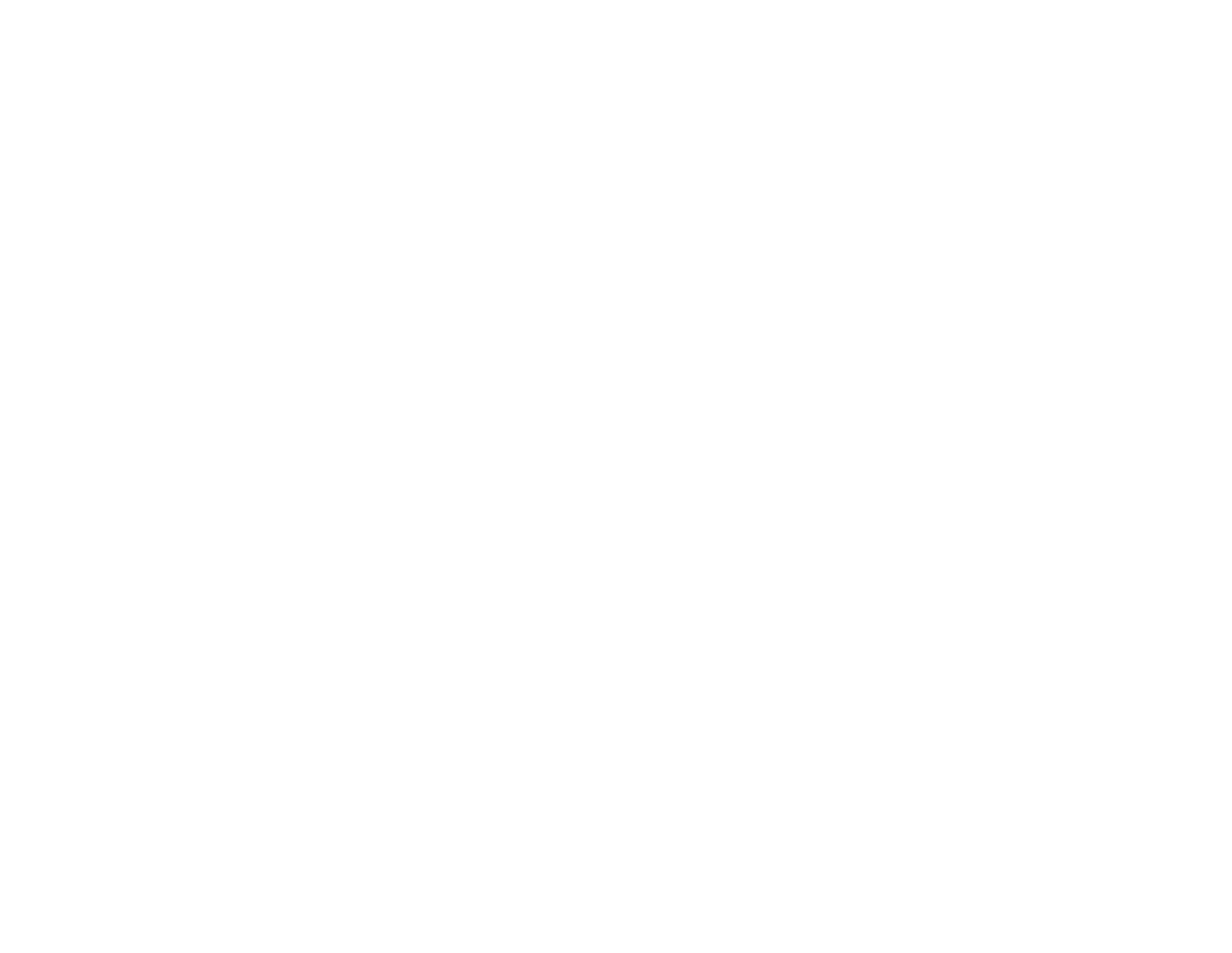

| <b>Action</b> | <b>Date</b> | <b>Tribal Representative</b>                                                                                                                                                                                                                                                                                                                                                                                                                                                                                                                                                                                                                                                                                                                                                                                                                                                                                                                                                                                                                                                                                                                                                                                                                                                                                                                     | <b>Summary</b>                                                                                                                                                                                                                                                                                                                                                        |
|---------------|-------------|--------------------------------------------------------------------------------------------------------------------------------------------------------------------------------------------------------------------------------------------------------------------------------------------------------------------------------------------------------------------------------------------------------------------------------------------------------------------------------------------------------------------------------------------------------------------------------------------------------------------------------------------------------------------------------------------------------------------------------------------------------------------------------------------------------------------------------------------------------------------------------------------------------------------------------------------------------------------------------------------------------------------------------------------------------------------------------------------------------------------------------------------------------------------------------------------------------------------------------------------------------------------------------------------------------------------------------------------------|-----------------------------------------------------------------------------------------------------------------------------------------------------------------------------------------------------------------------------------------------------------------------------------------------------------------------------------------------------------------------|
| Letter        | 7/24/2013   | North Fork Rancheria - Elaine Fink<br>Table Mountain Rancheria - Robert Pennell; Leanne Walker-Grant<br>Big Sandy Rancheria - Elizabeth Hutchins-Kipp<br>Dumna Wo Wah Tribe - Robert Ledger; Eric Smith<br>Chowchilla Tribe of Yokuts - Jerry Brown<br>Tule River Tribe of CA - Joseph Garfield; Kerri Vera; Neil Peyron<br>Sierra Nevada Native American Coalition - Lawrence Bill<br>Santa Rosa Rancheria Tachi Yokut Tribe - Lalo Franco; Shana Brum<br>Dunlap Band of Mono Historical Preservation Society - Mandy Marine<br>Picayune Rancheria of Chukchansi - Nancy Ayala<br>North Fork Mono Tribe - Ron Goode<br>Cold Springs Rancheria - Robert Marquez; Terry Williams<br>California Valley Miwok Tribe - Silvia Burley<br>Ohlone Indian Tribe - Andrew Galvan<br>Indian Canyon Mutsun Band of Costanoan - Ann-Marie Sayers<br>Salinan Nation Cultural Preservation Association - Doug Alger; Gregg<br>Castro: Robert Duckworth<br>Amah Mutsun Tribal Band - Valentin Lopez; Edward Ketchum<br>Amah Mutsun Tribal Band of Mission San Juan Bautista - Irenne<br>Zwierlein<br>Amah Mutsun Tribal Band - Jean-Marie Feyling<br>North Valley Yokuts - Katherine Erolinda Perez<br>Muwekma Ohlone Indian Tribe of the SF Bay Area - Rosemary<br>Cambra<br>Trina Marine Ruano Family - Ramona Garibay<br>Salinan-Chumash Nation - Xielolixii | Authority conducts outreach regarding Central Valley Wye. First<br>outreach where Wye alternatives are separated from San Jose to<br>Merced Project Section. Letter to all tribes on the NAHC contact<br>list providing an update regarding the status of the cultural<br>resources studies for the MF section, the SJ-M section, and the<br>Central Valley Wye area. |
|               |             | Xolon-Salinan Tribe - Johnny R. Eddy, Jr.;                                                                                                                                                                                                                                                                                                                                                                                                                                                                                                                                                                                                                                                                                                                                                                                                                                                                                                                                                                                                                                                                                                                                                                                                                                                                                                       |                                                                                                                                                                                                                                                                                                                                                                       |
|               |             | Lorrie Planas (no tribe affiliation)                                                                                                                                                                                                                                                                                                                                                                                                                                                                                                                                                                                                                                                                                                                                                                                                                                                                                                                                                                                                                                                                                                                                                                                                                                                                                                             |                                                                                                                                                                                                                                                                                                                                                                       |
|               |             | John Eddy Jr. (no tribe affiliation)                                                                                                                                                                                                                                                                                                                                                                                                                                                                                                                                                                                                                                                                                                                                                                                                                                                                                                                                                                                                                                                                                                                                                                                                                                                                                                             |                                                                                                                                                                                                                                                                                                                                                                       |

## **Central Valley Wye Alternatives Tribal Outreach and Consultation Efforts July 2013 – May 2017**

California High-Speed Rail Authority September 2018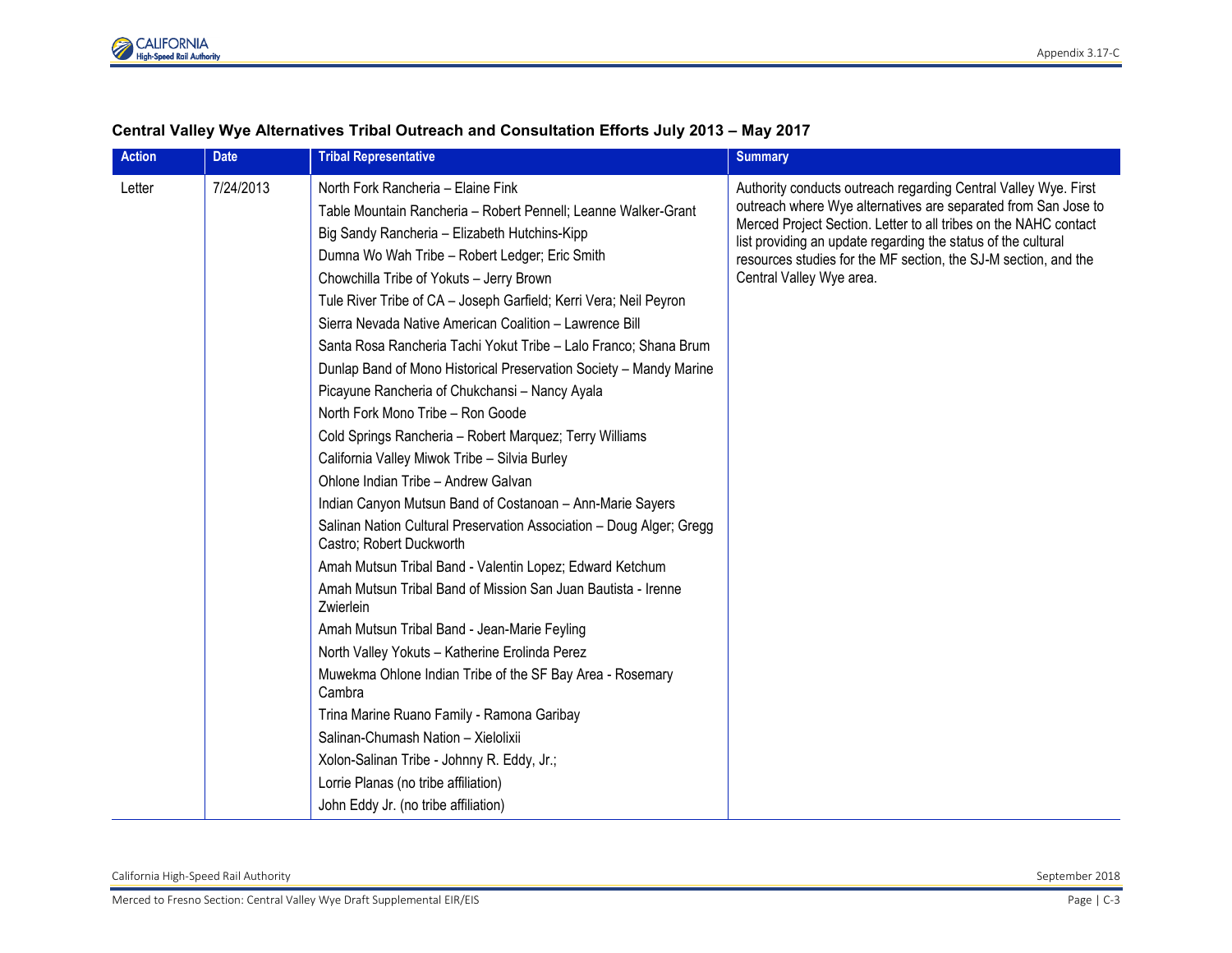

| <b>Action</b> | <b>Date</b> | <b>Tribal Representative</b>                                                                                                                                                                                                                                                                                                                                                                                                                                                                                                                                                                       | <b>Summary</b>                                                                                                                                                                                                                                                     |
|---------------|-------------|----------------------------------------------------------------------------------------------------------------------------------------------------------------------------------------------------------------------------------------------------------------------------------------------------------------------------------------------------------------------------------------------------------------------------------------------------------------------------------------------------------------------------------------------------------------------------------------------------|--------------------------------------------------------------------------------------------------------------------------------------------------------------------------------------------------------------------------------------------------------------------|
|               |             | Jakki Kehl (no tribe affiliation)                                                                                                                                                                                                                                                                                                                                                                                                                                                                                                                                                                  |                                                                                                                                                                                                                                                                    |
| Letter/Emails | 6/18/2014   | Amah Mutsun Tribal Band; Big Sandy Rancheria of Western Mono<br>Indians of California; Choinumni Tribe of Yokuts; Chowchilla Tribe of<br>Yokuts; Cold Springs Rancheria of Mono Indians; North Fork Mono<br>Tribe; North Fork Rancheria of Mono Indians of California; North Valley<br>Yokuts; Picayune Rancheria of Chukchansi Indians; Santa Rosa Tachi<br>Yokut Tribe; Southern Sierra Miwuk Nation; Table Mountain<br>Rancheria; Tule River Indian Tribe of California; Wuksache Indian<br>Tribe/Eshom Valley Band; Sierra Nevada Native American Coalition;<br>Dumna Wo-Wah Tribal Government | Invitation to all tribes listed with the NAHC for the Madera and<br>Merced Counties for the upcoming Tribal Informational Meeting<br>hosted by the Authority and FRA for the Central Valley Wye<br>portion of the project. Invitations sent via US Mail and Email. |
| Meeting       | 7/16/2014   | Amah Mutsun Tribal Band;<br>Big Sandy Rancheria of Western Mono Indians of California;<br>Cold Springs Rancheria of Mono Indians;<br>Chowchilla Tribe of Yokuts;<br>North Fork Rancheria of Mono Indians of California;<br>Picayune Rancheria of Chukchansi Indians;<br>Santa Rosa Tachi Yokut Tribe:<br>Table Mountain Rancheria                                                                                                                                                                                                                                                                  | Tribal Informational Meeting hosted by the Authority and FRA for<br>the Central Valley Wye portion of the project.                                                                                                                                                 |
| Email         | 7/18/2014   | Amah Mutsun Tribal Band;<br>Big Sandy Rancheria of Western Mono Indians of California;<br>Chowchilla Tribe of Yokuts;<br>North Fork Rancheria of Mono Indians of California;<br>Southern Sierra Miwuk Nation;<br>Picayune Rancheria of Chukchansi Indians;<br>Santa Rosa Tachi Yokut Tribe:<br>Table Mountain Rancheria<br>Cold Springs Rancheria of Mono Indians;<br>Dumna Wo-Wah Tribal Government - Robert Ledger Sr.                                                                                                                                                                           | Summary of Tribal Information Meeting held on July 16, 2014, in<br>Fresno. Summary of meeting was sent to all who participated in<br>the meeting, as well as tribes who expressed interest, but were<br>unable to attend the meeting.                              |
| Email         | 7/18/2014   | Dumna Wo-Wah Tribal Government - Robert Ledger Sr.                                                                                                                                                                                                                                                                                                                                                                                                                                                                                                                                                 | Exchange of emails re Central Valley Wye Tribal Information<br>Meeting                                                                                                                                                                                             |
| Email         | 7/30/2014   | Amah Mutsun Tribal Band; Big Sandy Rancheria of Western Mono<br>Indians of California; Cold Springs Rancheria of Mono Indians; Dumna                                                                                                                                                                                                                                                                                                                                                                                                                                                               | Email to tribes proposing three potential dates for the Wye<br>alignment tour. Requested that tribes respond with preferred dates                                                                                                                                  |

September 2018 California High-Speed Rail Authority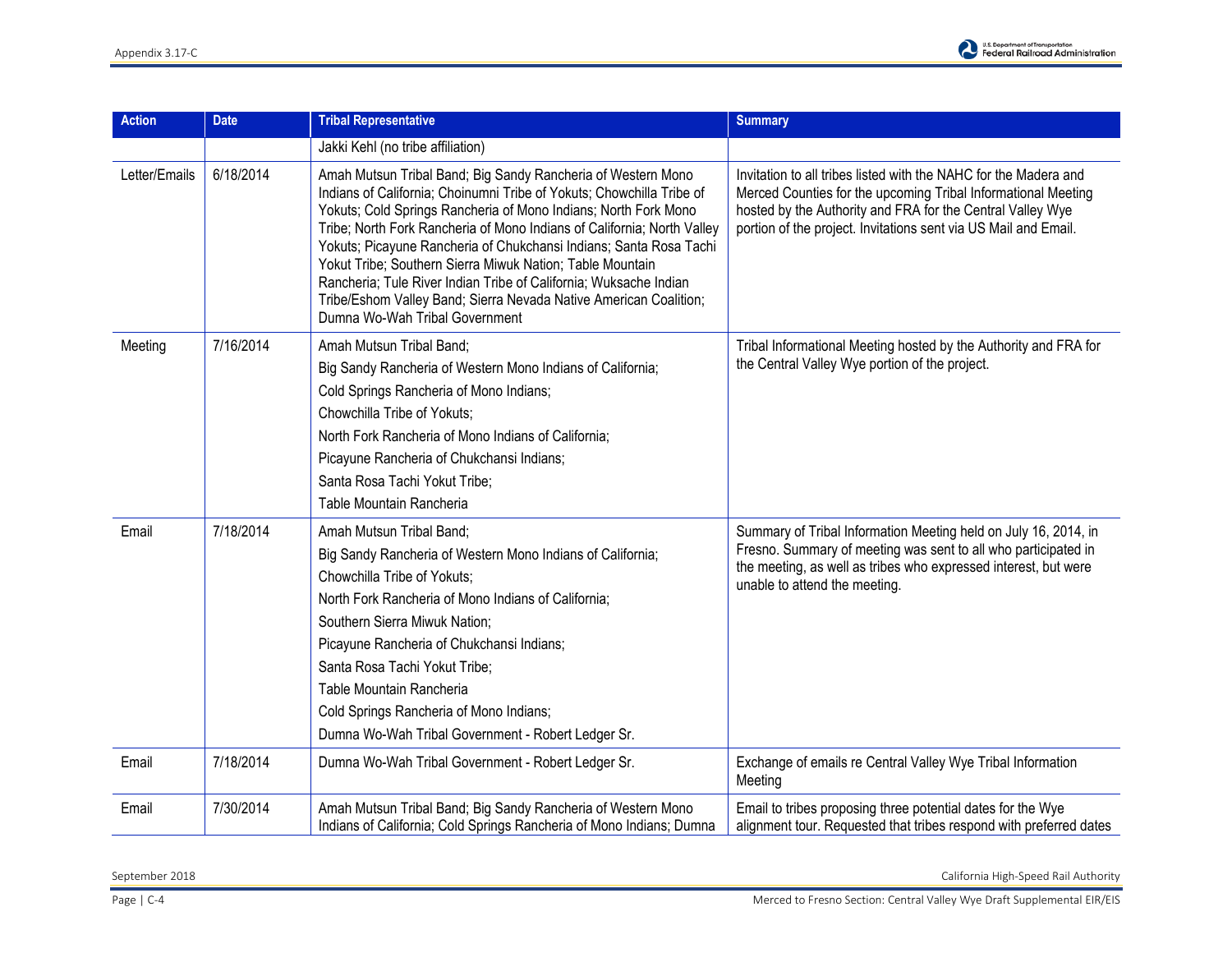| Action           | <b>Date</b> | <b>Tribal Representative</b>                                                                                                                                                                                                                                                                                                                                                                                                        | <b>Summary</b>                                                                                                                                                                                                                                                                                                                                                                                                                                                        |
|------------------|-------------|-------------------------------------------------------------------------------------------------------------------------------------------------------------------------------------------------------------------------------------------------------------------------------------------------------------------------------------------------------------------------------------------------------------------------------------|-----------------------------------------------------------------------------------------------------------------------------------------------------------------------------------------------------------------------------------------------------------------------------------------------------------------------------------------------------------------------------------------------------------------------------------------------------------------------|
|                  |             | Wo-Wah Tribal Government; Picayune Rancheria of Chukchansi<br>Indians; Santa Rosa Tachi Yokut Tribe; Southern Sierra Miwuk Nation;<br>Table Mountain Rancheria; Tule River Indian Tribe of California; North<br>Fork Rancheria of Mono Indians of California; Chowchilla Tribe of<br>Yokuts                                                                                                                                         | for the meeting.                                                                                                                                                                                                                                                                                                                                                                                                                                                      |
| Email            | 7/29/2014   | Santa Rosa Tachi Yokut Tribe - Gemma Benton                                                                                                                                                                                                                                                                                                                                                                                         | Tribe requests meeting with Authority                                                                                                                                                                                                                                                                                                                                                                                                                                 |
| Email            | 8/5/2014    | Dumna Wo-Wah Tribal Government - Robert Ledger Sr.                                                                                                                                                                                                                                                                                                                                                                                  | Purpose of email to inform tribe of bus tour dates                                                                                                                                                                                                                                                                                                                                                                                                                    |
| Meeting          | 8/7/2014    | Santa Rosa Tachi Yokut Tribe - Hector (Lalo) Franco, Shana Brum<br>Powers & Gemma Benton                                                                                                                                                                                                                                                                                                                                            | Authority and Tribe meet to discuss project. The discussion<br>covered the FB, MF, and Wye project sections.                                                                                                                                                                                                                                                                                                                                                          |
| Email            | 8/13/2014   | Santa Rosa Tachi Yokut Tribe - Hector (Lalo) Franco, Shana Brum<br>Powers & Gemma Benton                                                                                                                                                                                                                                                                                                                                            | Notes from the Aug. 7, 2014 meeting sent to Tribe.                                                                                                                                                                                                                                                                                                                                                                                                                    |
| Tour;<br>Meeting | 8/28/2014   | Amah Mutsun Tribal Band; Chowchilla Tribe of Yokuts; North Fork<br>Rancheria of Mono Indians of California; Santa Rosa Tachi Yokut<br>Tribe; Table Mountain Rancheria; Southern Sierra Miwuk Nation; Tule<br>River Indian Tribe of California                                                                                                                                                                                       | The Authority hosted a driving bus tour of the Wye alternatives in<br>Merced/Madera Counties.                                                                                                                                                                                                                                                                                                                                                                         |
| Email            | 9/9/2014    | Amah Mutsun Tribal Band; Big Sandy Rancheria of Western Mono<br>Indians of California; Chowchilla Tribe of Yokuts; Cold Springs<br>Rancheria of Mono Indians; Dumna Wo-Wah Tribal Government;<br>North Fork Rancheria of Mono Indians of California; Picayune<br>Rancheria of Chukchansi Indians; Southern Sierra Miwuk Nation;<br>Table Mountain Rancheria; Tule River Indian Tribe of California; Santa<br>Rosa Tachi Yokut Tribe | The Authority provided a Summary of the discussion that occurred<br>during the Aug. 28, 2014, tribal alignment tour of the Wye<br>alternatives, including action items.                                                                                                                                                                                                                                                                                               |
| Email            | 9/9/2014    | Amah Mutsun Tribal Band; Big Sandy Rancheria of Western Mono<br>Indians of California; Chowchilla Tribe of Yokuts; Cold Springs<br>Rancheria of Mono Indians; Dumna Wo-Wah Tribal Government;<br>North Fork Rancheria of Mono Indians of California; Picayune<br>Rancheria of Chukchansi Indians; Santa Rosa Tachi Yokut Tribe;<br>Southern Sierra Miwuk Nation; Table Mountain Rancheria; Tule River<br>Indian Tribe of California | Notification to the tribes that the Resource Agencies have issued<br>concurrence on Checkpoint B (range of alternatives), in<br>accordance the NEPA/404 integration process MOU. The<br>agencies identified three alternatives to carry forward for analysis<br>in the Draft EIR/EIS. Maps of the alternatives were supplied to the<br>tribes, as well. Tribes were advised that cultural technical<br>studies/fieldwork will begin to be initiated for the Wyes now. |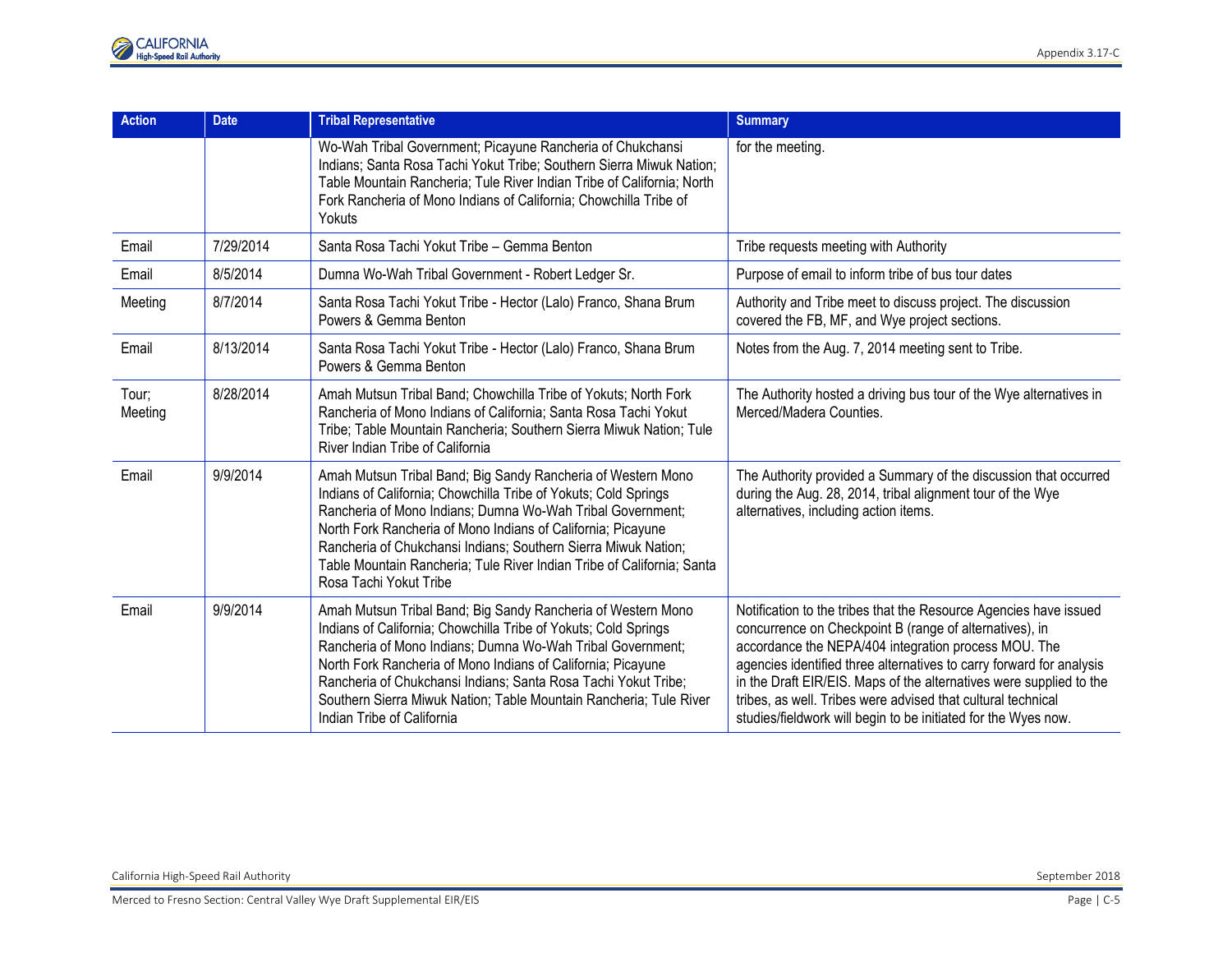| <b>Action</b> | <b>Date</b> | <b>Tribal Representative</b>                                                                                                                                                                                                                                                                                                                                                                                                                                                                                                                                                                                                                                                                                                                                                                                                                                                                                                                                                                                                                                                                                                                                                                                                                                                                                                                                                                                                                                                                                                                                                                                                                                                                                                | <b>Summary</b>                                                                                                                                                                                         |
|---------------|-------------|-----------------------------------------------------------------------------------------------------------------------------------------------------------------------------------------------------------------------------------------------------------------------------------------------------------------------------------------------------------------------------------------------------------------------------------------------------------------------------------------------------------------------------------------------------------------------------------------------------------------------------------------------------------------------------------------------------------------------------------------------------------------------------------------------------------------------------------------------------------------------------------------------------------------------------------------------------------------------------------------------------------------------------------------------------------------------------------------------------------------------------------------------------------------------------------------------------------------------------------------------------------------------------------------------------------------------------------------------------------------------------------------------------------------------------------------------------------------------------------------------------------------------------------------------------------------------------------------------------------------------------------------------------------------------------------------------------------------------------|--------------------------------------------------------------------------------------------------------------------------------------------------------------------------------------------------------|
| Email         | 9/9/2014    | Amah Mutsun Tribal Band - Valentin Lopez; Big Sandy Rancheria of<br>Western Mono Indians of California - Elizabeth Hutchins-Kipp; Dumna<br>Wo-Wah Tribal Government - Robert Ledger Sr.; North Fork Rancheria<br>of Mono Indians of California - Judy Elaine Bethel-Fink & Christina<br>McDonald; Picayune Rancheria of Chukchansi Indians - Mary Motola<br>& Reggie Lewis; Santa Rosa Tachi Yokut Tribe - Gemma Benton,<br>Hector (Lalo) Franco, Ruben Barrios, Shana Brum Powers; Table<br>Mountain Rancheria - Christina Gonzales & Sara Lane Barnett; Tule<br>River Indian Tribe of California - Joseph Garfield; Amah Mutsun Tribal<br>Band - Edward Ketchum; North Valley Yokuts - Katherine Erolinda<br>Perez; California Valley Miwok Tribe - Debra Grimes; Chowchilla Tribe<br>of Yokuts - Chris Castro & Tara Brown Jackley; Cold Springs<br>Rancheria of Mono Indians - Jeffery Lee; Dumna Wo-Wah Tribal<br>Government - Eric Smith; Picayune Rancheria of Chukchansi Indians<br>(dissolved) - Tricia Attard; Southern Sierra Miwuk Nation - Lois Martin;<br>Table Mountain Rancheria - Robert Pennell; Tule River Indian Tribe of<br>California - Kerri Vera; North Fork Mono Tribe - Ron Goode; Southern<br>Sierra Miwuk Nation - Valerie Teixeira; Big Sandy Rancheria of<br>Western Mono Indians of California - Regina "Gina" Riley; Cold<br>Springs Rancheria of Mono Indians - Administration; Dumna Wo-Wah<br>Tribal Government - John Ledger; North Fork Rancheria of Mono<br>Indians of California - Gaylen D. Lee; Picayune Rancheria of<br>Chukchansi Indians - Allen McCombs; Picayune Rancheria of<br>Chukchansi Indians - K. Jernigan; Picayune Rancheria of Chukchansi<br>Indians - Michael Wynn | This email concerns decisions regarding the alignment<br>alternatives for the Central Valley Wye segment.                                                                                              |
| Letter        | 10/10/2014  | Table Mountain Rancheria - Robert Pennell                                                                                                                                                                                                                                                                                                                                                                                                                                                                                                                                                                                                                                                                                                                                                                                                                                                                                                                                                                                                                                                                                                                                                                                                                                                                                                                                                                                                                                                                                                                                                                                                                                                                                   | Transmittal of GIS alignment files for the F-B and M-F project<br>sections (with indication that updated Wye files will be transmitted<br>later when available), as requested by the tribe.            |
| Email         | 1/8/2015    | Amah Mutsun Tribal Band; Big Sandy Rancheria of Western Mono<br>Indians of California; Chowchilla Tribe of Yokuts; Cold Springs<br>Rancheria of Mono Indians; North Fork Mono Tribe; North Fork<br>Rancheria of Mono Indians of California; Picayune Rancheria of<br>Chukchansi Indians; Santa Rosa Tachi Yokut Tribe; Table Mountain<br>Rancheria; Tule River Indian Tribe of California                                                                                                                                                                                                                                                                                                                                                                                                                                                                                                                                                                                                                                                                                                                                                                                                                                                                                                                                                                                                                                                                                                                                                                                                                                                                                                                                   | Community information meetings scheduled for January 20 and<br>21, 2015. Tribes were notified of upcoming meetings and<br>encouraged to attend to become more familiar with the Central<br>Valley Wye. |

September 2018 California High-Speed Rail Authority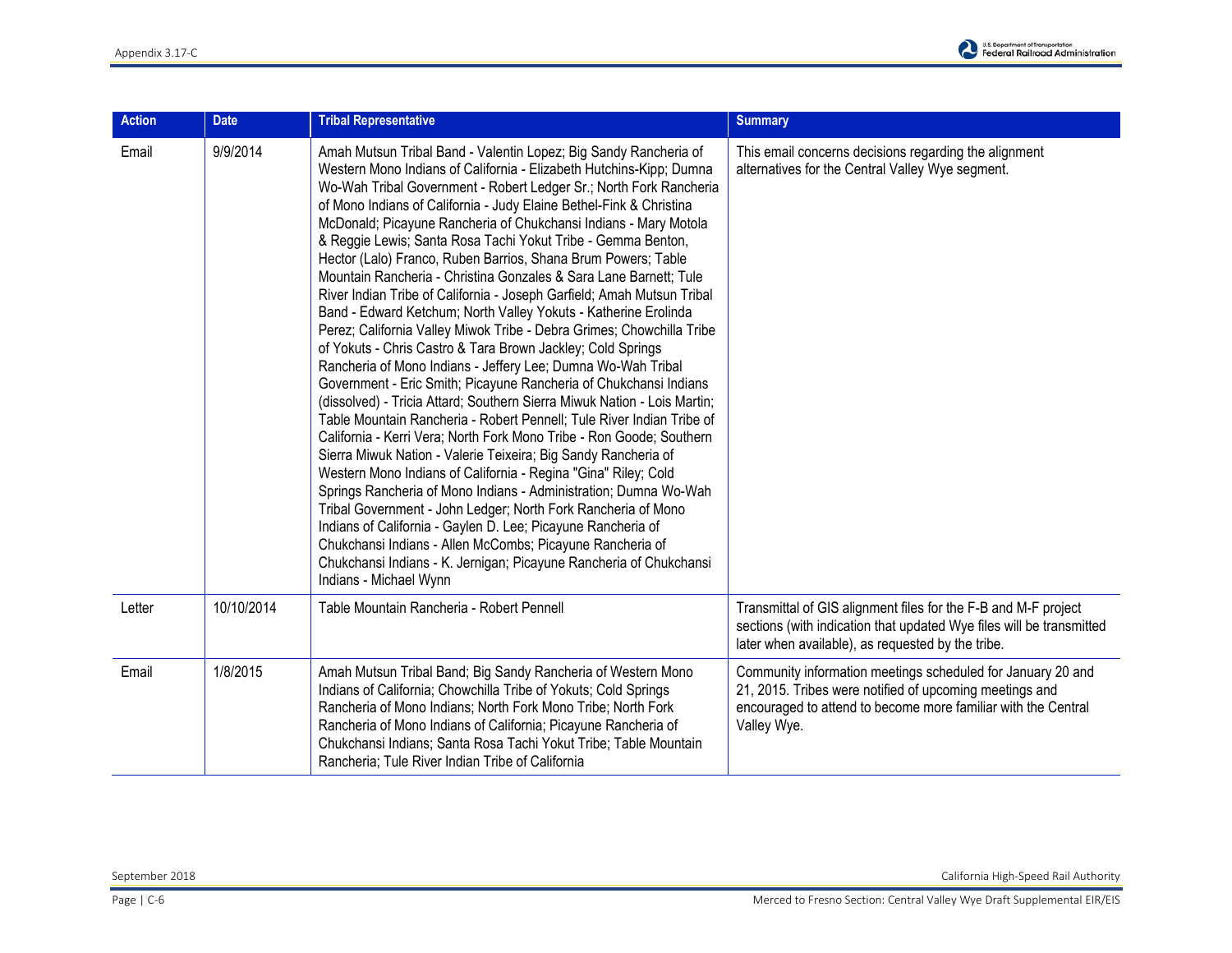| <b>Action</b>            | <b>Date</b> | <b>Tribal Representative</b>                                                                                                                                                                                                     | <b>Summary</b>                                                                                                                                                                                                                                                                                                                                                                                                        |
|--------------------------|-------------|----------------------------------------------------------------------------------------------------------------------------------------------------------------------------------------------------------------------------------|-----------------------------------------------------------------------------------------------------------------------------------------------------------------------------------------------------------------------------------------------------------------------------------------------------------------------------------------------------------------------------------------------------------------------|
| Email                    | 2/25/2015   | Table Mountain Rancheria                                                                                                                                                                                                         | Table Mountain Rancheria. Transmittal of updated GIS files for the<br>Central Valley Wye alignment alternatives.                                                                                                                                                                                                                                                                                                      |
| Email                    | 3/3/2015    | Chowchilla Tribe of Yokuts; North Fork Rancheria of Mono Indians of<br>California; Picayune Rancheria of Chukchansi Indians; Santa Rosa<br>Tachi Yokut Tribe; Table Mountain Rancheria; Tule River Indian Tribe<br>of California | Email to consulting party tribes offering to have the Authority and<br>FRA meet with them to discuss the status and update of the<br>Central Valley project section. In addition, tribes were notified that<br>the Authority/FRA are considering revisions to the PA and are<br>soliciting input as to how the PA process is or is not working for<br>them.                                                           |
| Presentation;<br>Meeting | 3/25/2015   | Santa Rosa Tachi Yokut Tribe; Table Mountain Rancheria; Tejon<br>Indian Tribe; Tule River Indian Tribe of California                                                                                                             | Meeting hosted by the Santa Rosa Rancheria to discuss updates<br>and status of the Central Valley HSR project sections, including<br>the Central Valley Wye. Representatives from four federally<br>recognized tribes participated in the meeting.                                                                                                                                                                    |
| Presentation;<br>Meeting | 3/26/2015   | North Fork Rancheria of Mono Indians of California - Christina<br>McDonald and Katie Parra                                                                                                                                       | Meeting at the North Fork Rancheria Tribal Office. Authority<br>provided overview and status of cultural resources investigation<br>and sought input from tribe.                                                                                                                                                                                                                                                      |
| Presentation;<br>Meeting | 3/26/2015   | Chowchilla Tribe of Yokuts - Tara Brown                                                                                                                                                                                          | Authority provided overview and status of cultural resources<br>investigation and sought input from tribe.                                                                                                                                                                                                                                                                                                            |
| Email                    | 4/8/2015    | Santa Rosa Tachi Yokut Tribe - Hector (Lalo) Franco & Shana Brum<br>Powers                                                                                                                                                       | Email notification of an upcoming meeting of the High-Speed Rail<br>Authority's Board of Directors. Indicated that the meeting is an<br>opportunity to make the tribe's concerns known to the Authority<br>Board and encouraged the tribe to participate in the meeting or<br>submit comments to the Board online.                                                                                                    |
| Conference<br>call       | 5/19/2015   | Picayune Rancheria of Chukchansi Indians - Reggie Lewis, Nokomis<br>Hernandez, Mary Motola, Jennifer Stanley, Dora Jones, Donna<br>Howard, Morris Reid & Nancy Ayala                                                             | Held a telephone meeting held with the tribal council members<br>and chairman to discuss the high-speed rail project, specifically<br>the central valley sections (M-F, F-B and CV Wye). Authority<br>provided agenda and fact sheets for each of the Central Valley<br>project sections.                                                                                                                             |
| Email                    | 4/28/2016   | Table Mountain Rancheria - Robert Pennell                                                                                                                                                                                        | Mr. Pennell invites Ms. Allred and Ms. Perez to the Yokuts<br>NAGRPA Coalition meeting to be held on May 18, 2016. Ms.<br>Allred confirms that she and Ms. Perez will attend. Yokuts<br>Coalition Meeting to discuss all Central Valley project sections,<br>status of cultural investigations, tribal participation in the program,<br>and development of burial treatment plans, procedures and<br>lessons learned. |

California High-Speed Rail Authority September 2018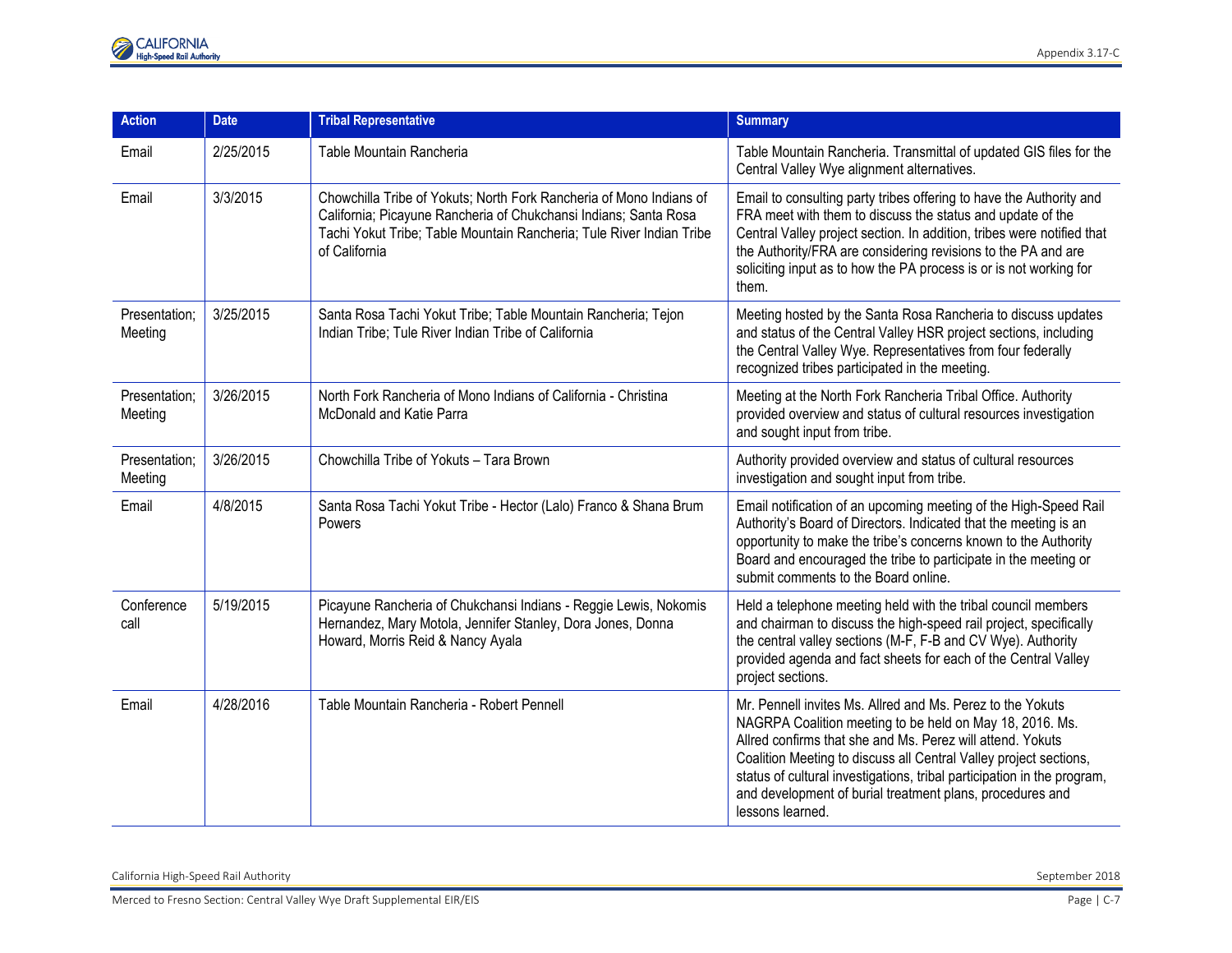

| <b>Action</b> | <b>Date</b> | <b>Tribal Representative</b>                                                                                                                                                                                                                                                             | <b>Summary</b>                                                                                                                                                                                                                                         |
|---------------|-------------|------------------------------------------------------------------------------------------------------------------------------------------------------------------------------------------------------------------------------------------------------------------------------------------|--------------------------------------------------------------------------------------------------------------------------------------------------------------------------------------------------------------------------------------------------------|
| Meeting       | 5/18/2016   | Tule River Indian Tribe of California - Charmaine McDarment & Neil<br>Peyron;<br>Tejon Indian Tribe - Colin Rambo;<br>Table Mountain Rancheria - Sara Lane Barnett & Robert Pennell;<br>Santa Rosa Tachi Yokut Tribe - Hector "Lalo" Franco, Ruben Barrios,<br>Greg Cuara & Shana Powers | Yokuts Coalition Meeting to discuss all Central Valley project<br>sections, status of cultural investigations, tribal participation in the<br>program, and development of burial treatment plans.                                                      |
| Phone Call    | 5/19/2016   | Indian Canyon Mutsun Band of Costanoan (Costanoan Indian<br>Research, Inc.) - Ann-Marie Sayers                                                                                                                                                                                           | Chairwoman Sayers indicated she wished to meet with the<br>Authority to discuss the project. We made arrangements to meet<br>on June 7, 2016 (this meeting was later canceled and re-<br>scheduled to occur after the next Tribal Information Meeting) |
| Email         | 5/20/2016   | Amah Mutsun Tribal Band of Mission San Juan Bautista - Irenne<br>Zwierlein & Michelle Zimmer                                                                                                                                                                                             | Tribe provides information regarding its traditional territory; Tribe<br>has monitors available.                                                                                                                                                       |
| Email         | 5/20/2016   | Amah Mutsun Tribal Band of Mission San Juan Bautista - Irenne<br>Zwierlein & Michelle Zimmer                                                                                                                                                                                             | Irenne sends Sarah email stating that project is in tribal territory,<br>states that monitors are ready to assist                                                                                                                                      |
| Email         | 5/23/2016   | Amah Mutsun Tribal Band of Mission San Juan Bautista - Irenne<br>Zwierlein & Michelle Zimmer                                                                                                                                                                                             | Ms. Allred overlays ancestral territory map with alignment to assist<br>tribe with areas of interest for participation and monitoring.                                                                                                                 |
| Meeting       | 6/29/2016   | Picayune Rancheria of Chukchansi Indians - Mary Motola;<br>Table Mountain Rancheria - Robert Pennell, Sara Lane Barnett, &<br>Joseph Garfield                                                                                                                                            | Tribal Information Meeting to discuss project update and future<br>plans for Tribe to submit ethnographies, ideas for mitigation were<br>discussed.                                                                                                    |
| Email         | 6/30/2016   | Tule River Indian Tribe of California - Joseph Garfield, Kerri Vera, &<br>Neil Peyron                                                                                                                                                                                                    | Ms. Allred provides Tribal Monitor Designation Form.                                                                                                                                                                                                   |
| Meeting       | 7/7/2016    | Chowchilla Tribe of Yokuts - Jerry Brown                                                                                                                                                                                                                                                 | Potential effects of the project to cultural resources and creative<br>mitigation ideas were discussed.                                                                                                                                                |
| Meeting       | 7/8/2016    | Picayune Rancheria of Chukchansi Indians - Mary Motola                                                                                                                                                                                                                                   | Tribal Council was unable to attend scheduled meeting.                                                                                                                                                                                                 |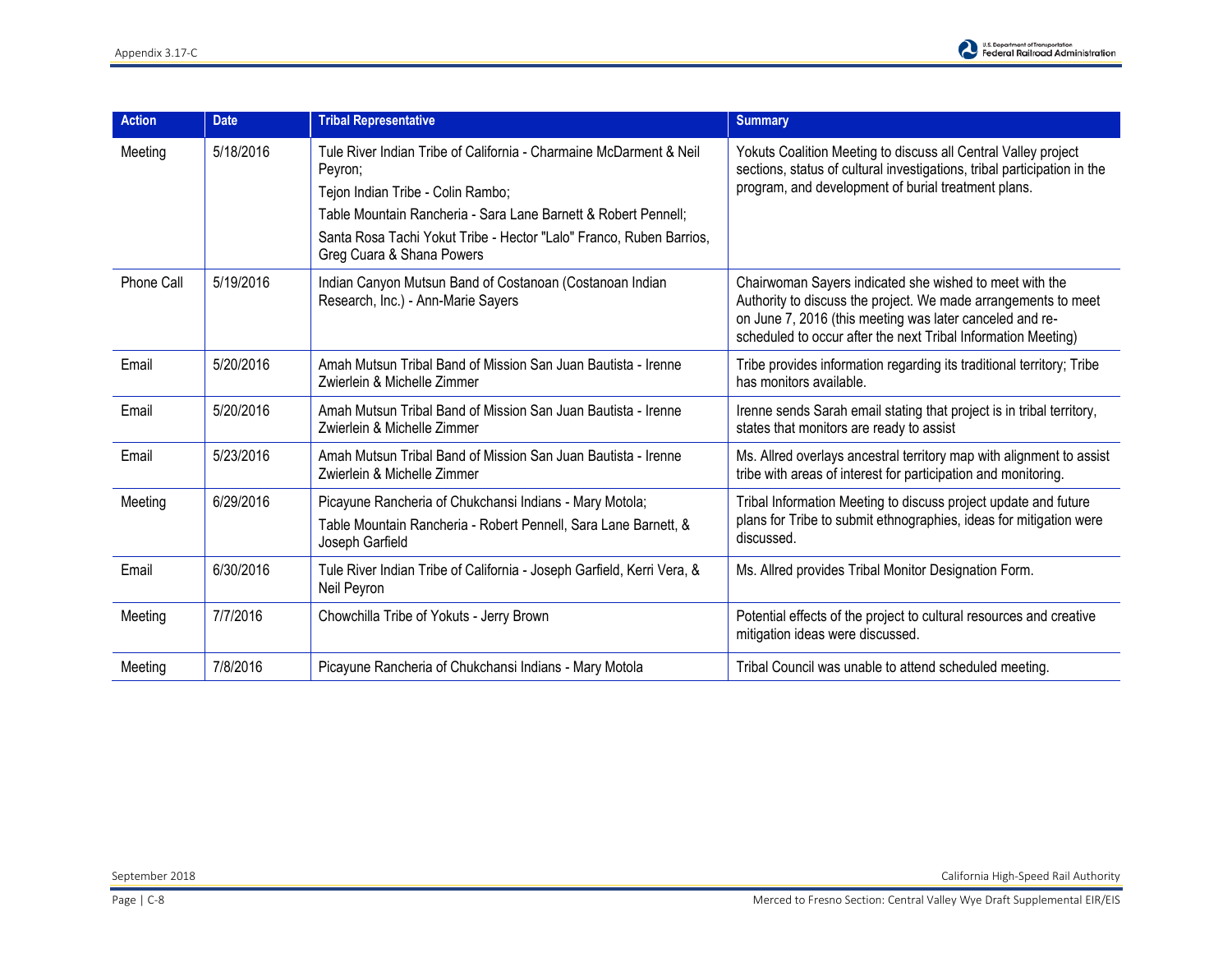| <b>Action</b>                               | <b>Date</b> | <b>Tribal Representative</b>                                                                                                                                                                                                                                                                                                                                                                                                                                                                                                                                                                                 | <b>Summary</b>                                                                                                                                                                                                                                                                                                                                                                             |
|---------------------------------------------|-------------|--------------------------------------------------------------------------------------------------------------------------------------------------------------------------------------------------------------------------------------------------------------------------------------------------------------------------------------------------------------------------------------------------------------------------------------------------------------------------------------------------------------------------------------------------------------------------------------------------------------|--------------------------------------------------------------------------------------------------------------------------------------------------------------------------------------------------------------------------------------------------------------------------------------------------------------------------------------------------------------------------------------------|
| Meeting<br>Summary/<br>Email                | 7/20/2016   | Picayune Rancheria of Chukchansi Indians - Nokomis Hernandez;<br>Santa Rosa Tachi Yokut Tribe - Greg Cuara, Hector "Lalo" Franco,<br>Ruben Barrios, and Shana Powers; Table Mountain Rancheria -<br>Beverly J. Hunter, Sara Lane Barnett, Cristina Gonzales and Robert<br>Pennell; Tejon Indian Tribe - Colin Rambo; Tule River Indian Tribe of<br>California - Charmaine McDarment, Joseph Garfield, Kevin Bonds,<br>Neil Peyron, Victor Silvas Sr., Yolanda Gibson, William "Willie" Carrillo,<br>Sr., William Garfield, Priscilla Santos, Kenneth McDarment, Gary<br>Santos, Dan Hackey and Amanda Peyron | Summary of May 18, 2016 NAGPRA Coalition Meeting held at<br>Tule River Indian Reservation, Porterville, CA                                                                                                                                                                                                                                                                                 |
| Email                                       | 7/27/2016   | Amah Mutsun Tribal Band - Valentin Lopez                                                                                                                                                                                                                                                                                                                                                                                                                                                                                                                                                                     | Ms. Allred received Monitor Designation Form and confirms that<br>tour is planned for August/Sept.                                                                                                                                                                                                                                                                                         |
| Email                                       | 8/25/2016   | Amah Mutsun Tribal Band - Valentin Lopez                                                                                                                                                                                                                                                                                                                                                                                                                                                                                                                                                                     | Ms. Allred provides Mr. Lopez with logistics/details for the<br>alignment tour scheduled for Sept 15, 2016                                                                                                                                                                                                                                                                                 |
| Letter and<br>CD sent via<br><b>US Mail</b> | 9/1/2016    | Amah Mutsun Tribal Band - Valentin Lopez;<br>Table Mountain Rancheria - Robert Pennell;<br>Tule River Indian Tribe of California - Joseph Garfield;<br>Picayune Rancheria of Chukchansi Indians - Mary Motola                                                                                                                                                                                                                                                                                                                                                                                                | Ms. Allred provides Tribes with copy of Northwest Information<br>Center Records Search.                                                                                                                                                                                                                                                                                                    |
| Email                                       | 10/14/2016  | North Fork Rancheria of Mono Indians of California - Christina<br>McDonald                                                                                                                                                                                                                                                                                                                                                                                                                                                                                                                                   | Ms. McDonald requests Ms. Allred to present at Tribal Council<br>Meeting on Oct. 25, 2016. This meeting was later canceled.                                                                                                                                                                                                                                                                |
| Email; Letter<br>and CD sent<br>via US Mail | 11/10/2016  | Picayune Rancheria of Chukchansi Indians - Mary Motola;<br>Santa Rosa Tachi Yokut Tribe - Hector "Lalo" Franco, Greg Cuara,<br>Robert G. Jeff:<br>Table Mountain Rancheria - Cristina Gonzales, Robert Pennell, and<br>Sara Lane Barnett:<br>Tule River Tribe of California - Gayline Hunter and Joseph Garfield                                                                                                                                                                                                                                                                                             | Transmittal of two ASRs prepared for the Central Valley Wye: (1)<br>the first ASR is for the four alignment alternatives being<br>considered in the Draft Supplemental EIR/EIS, and (2) the second<br>(ASR Addendum #1) is for the electrical interconnections and<br>network upgrades necessary to support the system in that area.<br>Tribes offered a 30-day review and comment period. |
| Email; CD                                   | 11/14/2016  | Picayune Rancheria of Chukchansi Indians - Mary Motola;<br>Santa Rosa Tachi Yokut Tribe - Hector "Lalo" Franco, Greg Cuara,<br>Robert G. Jeff;<br>Table Mountain Rancheria - Cristina Gonzales, Robert Pennell, and<br>Sara Lane Barnett:<br>Tule River Tribe of California - Gayline Hunter and Joseph Garfield                                                                                                                                                                                                                                                                                             | Ms. Allred informs Tribal Consulting Parties that a new copy of a<br>CD for the CV Wye ASR Original and Addendum No. 1 will be<br>sent to rectify errors that were found in the documents sent in the<br>previous transmittal that was sent on Nov 10, 2016.                                                                                                                               |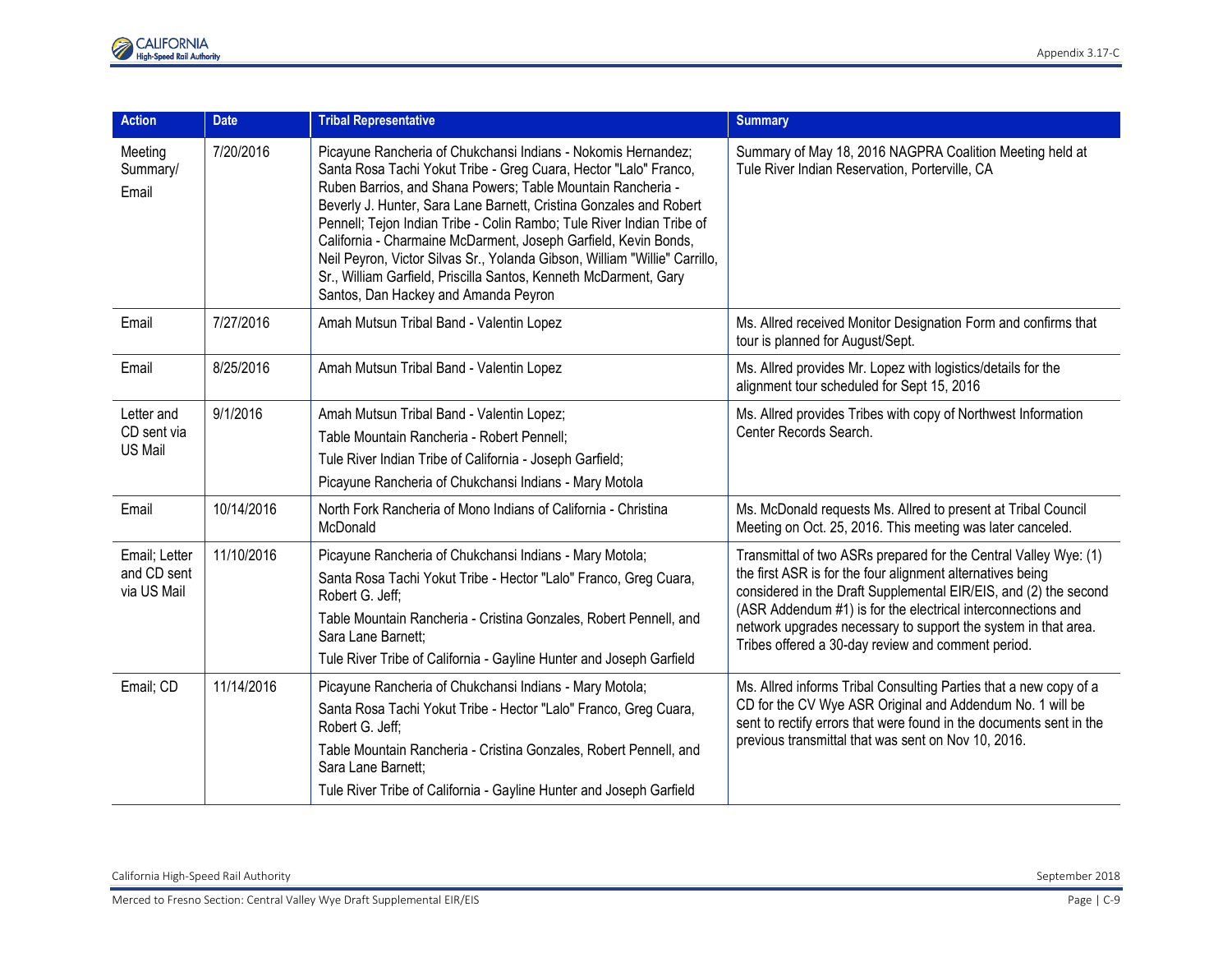

| <b>Action</b> | <b>Date</b> | <b>Tribal Representative</b>                                                                                                  | <b>Summary</b>                                                                                                                                                                                                                                                         |
|---------------|-------------|-------------------------------------------------------------------------------------------------------------------------------|------------------------------------------------------------------------------------------------------------------------------------------------------------------------------------------------------------------------------------------------------------------------|
| Email         | 11/29/2016  | Table Mountain Rancheria - Robert Pennell                                                                                     | Ms. Allred sends Mr. Pennell her initial comments on the draft<br><b>Burial Treatment Plan.</b>                                                                                                                                                                        |
| Email         | 12/19/2016  | Santa Rosa Tachi Yokut Tribe - Shana Powers                                                                                   | Tribe updates their designated Tribal Monitors form.                                                                                                                                                                                                                   |
| Email         | 12/22/2016  | Santa Rosa Tachi Yokut Tribe - Shana Powers, Hector "Lalo" Franco,<br>Greg Cuara, Robert G. Jeff                              | Ms. Powers requests additional KMZ files for all central valley<br>sections.                                                                                                                                                                                           |
| Meeting       | 2/16/2017   | Picayune Rancheria of Chukchansi Indians - Mary Motola;                                                                       | Reminder for meeting to be held on Feb. 28, 2017 in Fresno.                                                                                                                                                                                                            |
| reminder      |             | Santa Rosa Tachi Yokut Tribe - Greg Cuara, Hector "Lalo" Franco,<br>Robert G. Jeff & Shana Powers;                            |                                                                                                                                                                                                                                                                        |
|               |             | Table Mountain Rancheria - Cristina Gonzales, Robert Pennell & Sara<br>Lane Barnett:                                          |                                                                                                                                                                                                                                                                        |
|               |             | Tule River Indian Tribe of California - Felix Christman, Charmaine<br>McDarment, Gayline Hunter, Joseph Garfield & Kerri Vera |                                                                                                                                                                                                                                                                        |
| Email         | 2/21/2017   | Amah Mutsun Tribal Band - Valentin Lopez & Edward Ketchum;<br>Chowchilla Tribe of Yokuts - Tara Brown Jackley;                | High-Speed Rail Board of Directors (Board) has identified the<br>preferred alternative for the Central Valley Wye as the State Route<br>152 (North) to Road 11 alternative. Tribal consulting parties<br>notified of Board decision and provided information about the |
|               |             | North Fork Rancheria of Mono Indians of California - Christina<br>McDonald:                                                   |                                                                                                                                                                                                                                                                        |
|               |             | Picayune Rancheria of Chukchansi Indians - Mary Motola;                                                                       | process.                                                                                                                                                                                                                                                               |
|               |             | Santa Rosa Tachi Yokut Tribe - Hector "Lalo" Franco & Shana<br>Powers:                                                        |                                                                                                                                                                                                                                                                        |
|               |             | Table Mountain Rancheria - Cristina Gonzales, Robert Pennell & Sara<br>Lane Barnett:                                          |                                                                                                                                                                                                                                                                        |
|               |             | Tule River Tribe of California - Joseph Garfield & Kerri Vera                                                                 |                                                                                                                                                                                                                                                                        |
| Email         | 2/22/2017   | Amah Mutsun Tribal Band - Edward Ketchum                                                                                      | Mr. Ketchum reviews and comments on CVY ASR 01 and<br>provides a map of Amah Mutsun ancestral territory overlaid with<br>the HSR alignment.                                                                                                                            |
| Email         | 2/24/2017   | Picayune Rancheria of Chukchansi Indians - Mary Motola;                                                                       | Second reminder for meeting to be held on Feb. 28, 2017 in<br>Fresno.                                                                                                                                                                                                  |
|               |             | Santa Rosa Tachi Yokut Tribe - Greg Cuara, Hector "Lalo" Franco,<br>Robert G. Jeff & Shana Powers;                            |                                                                                                                                                                                                                                                                        |
|               |             | Table Mountain Rancheria - Cristina Gonzales, Robert Pennell & Sara<br>Lane Barnett:                                          |                                                                                                                                                                                                                                                                        |
|               |             | Tule River Indian Tribe of California - Felix Christman, Charmaine<br>McDarment, Gayline Hunter, Joseph Garfield & Kerri Vera |                                                                                                                                                                                                                                                                        |

September 2018 California High-Speed Rail Authority